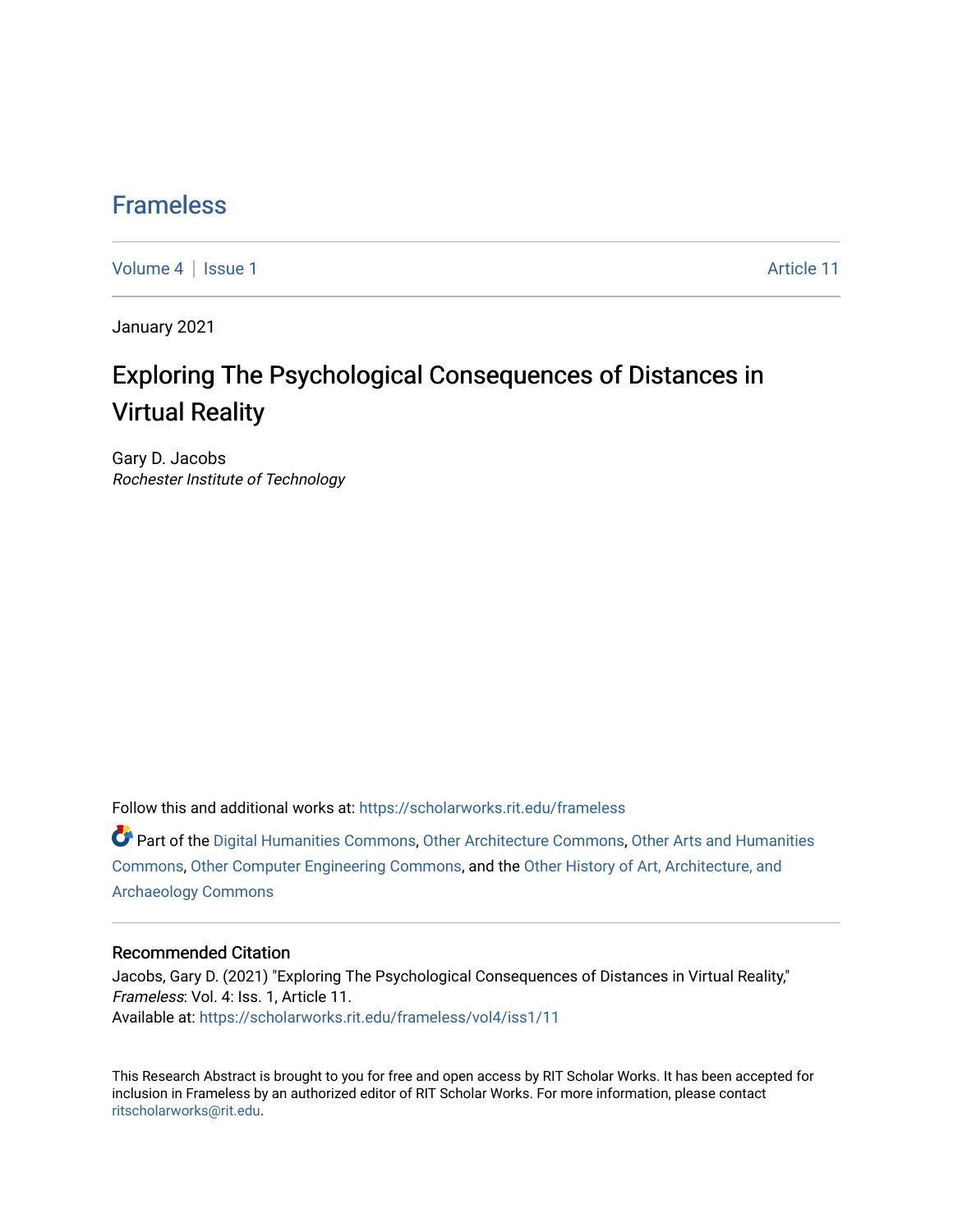# **FRAMELESS**

## **Exploring The Psychological Consequences of Distances in Virtual Reality**

**Gary D. Jacobs\*** Rochester Institute of Technology

### **I. PRESENTATION ABSTRACT**

This presentation will examine common concepts of traveling between formalized spaces inside virtual reality (VR) experiences.

The common method for traveling in virtual reality is to click on an area or trigger and be transported to that location. These "teleportations", however, remove the notion of distances from our virtual worlds. This is akin to a magic wand that eliminates the consequences of travel in VR. Often heralded as a boon for the virtual worlds we can create, wherein we can travel to far away lands without lag in time and without effort on the part of the participant. We posit that it has a chilling and reductive effect on our relationships to our environments and ultimately our relationships with each other.

The void that this transportation creates in the user experience results in an absence of the liminal spaces, or even the interstitial spaces in VR environments. This effectively



*Lawrence of Arabia. Columbia Pictures, 1962.*



*Figure ground map of lower Manhattan showing positive and negative space.*

eliminates the negative space from our virtual experiences, and the recursive nature of traveling in this space to get to our destination is reduced, thus we lose the ability to breathe,

*<sup>\*</sup>*Corresponding Author, Gary Jacobs

*Submitted April 13th, 2022*

*Accepted April 13th, 2022*

*Published online April 18th, 2022*